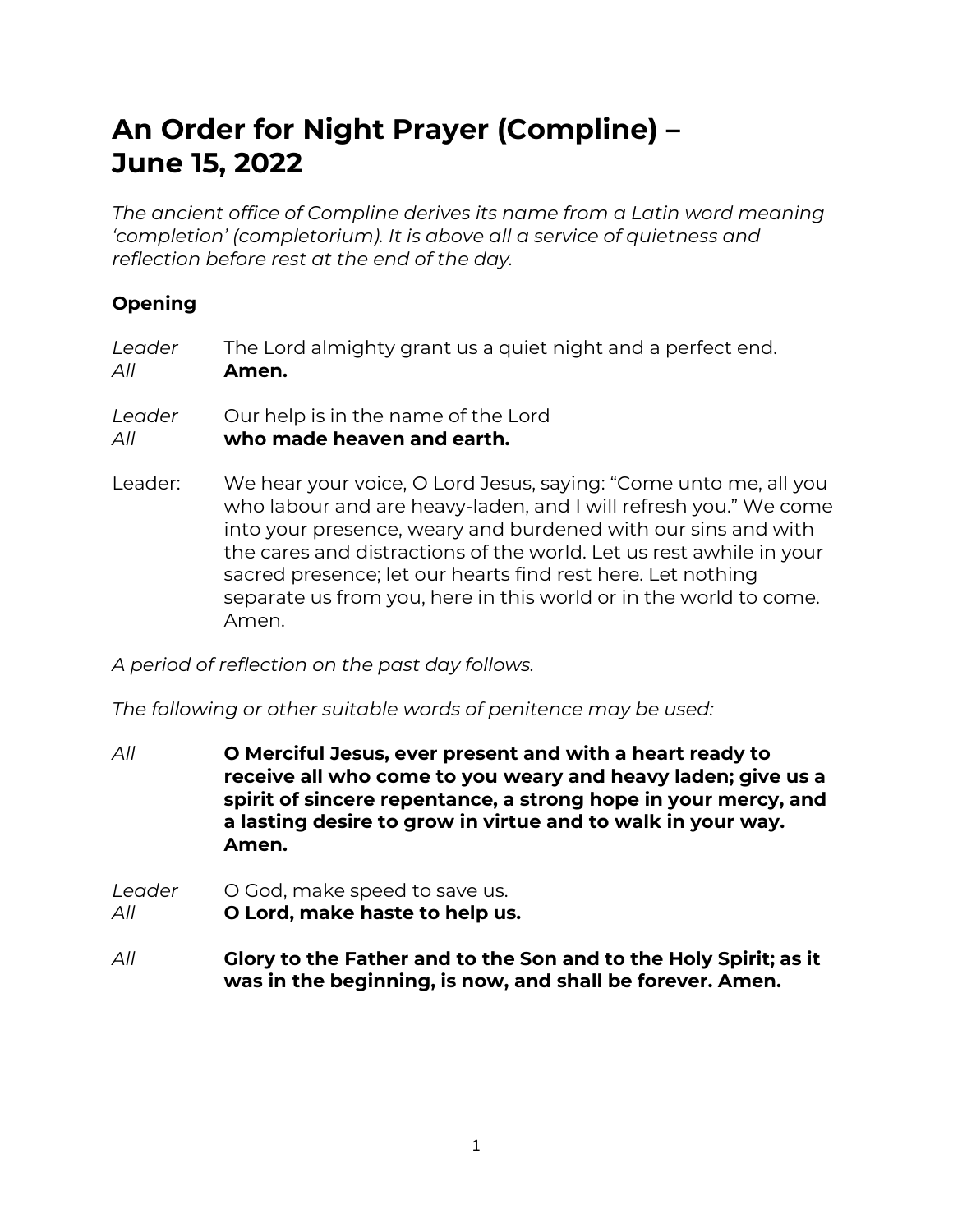Compline Hymn

O Christ, Serene and tranquil light, Shine into the depth of my being, Come, and draw me to yourself.

Free me from the chatter of my mind, And draw me through and beyond All words and symbols, Into the silence, That I may discover You, The unspoken Word, The pure Light, Piercing and transforming the darkness That veils the ground of my being.

Based on words by F.C. Happold

# The Word of God

#### Psalm 134

1 Come, bless the Lord, all you servants of the Lord, you that by night stand in the house of the Lord. 2 Lift up your hands towards the sanctuary and bless the Lord. 3 The Lord who made heaven and earth

- give you blessing out of Zion.
- All Glory to the Father and to the Son and to the Holy Spirit; as it was in the beginning is now and shall be for ever. Amen.

### Reading

A reading from Julian of Norwich, taken from The Joy of the Saints.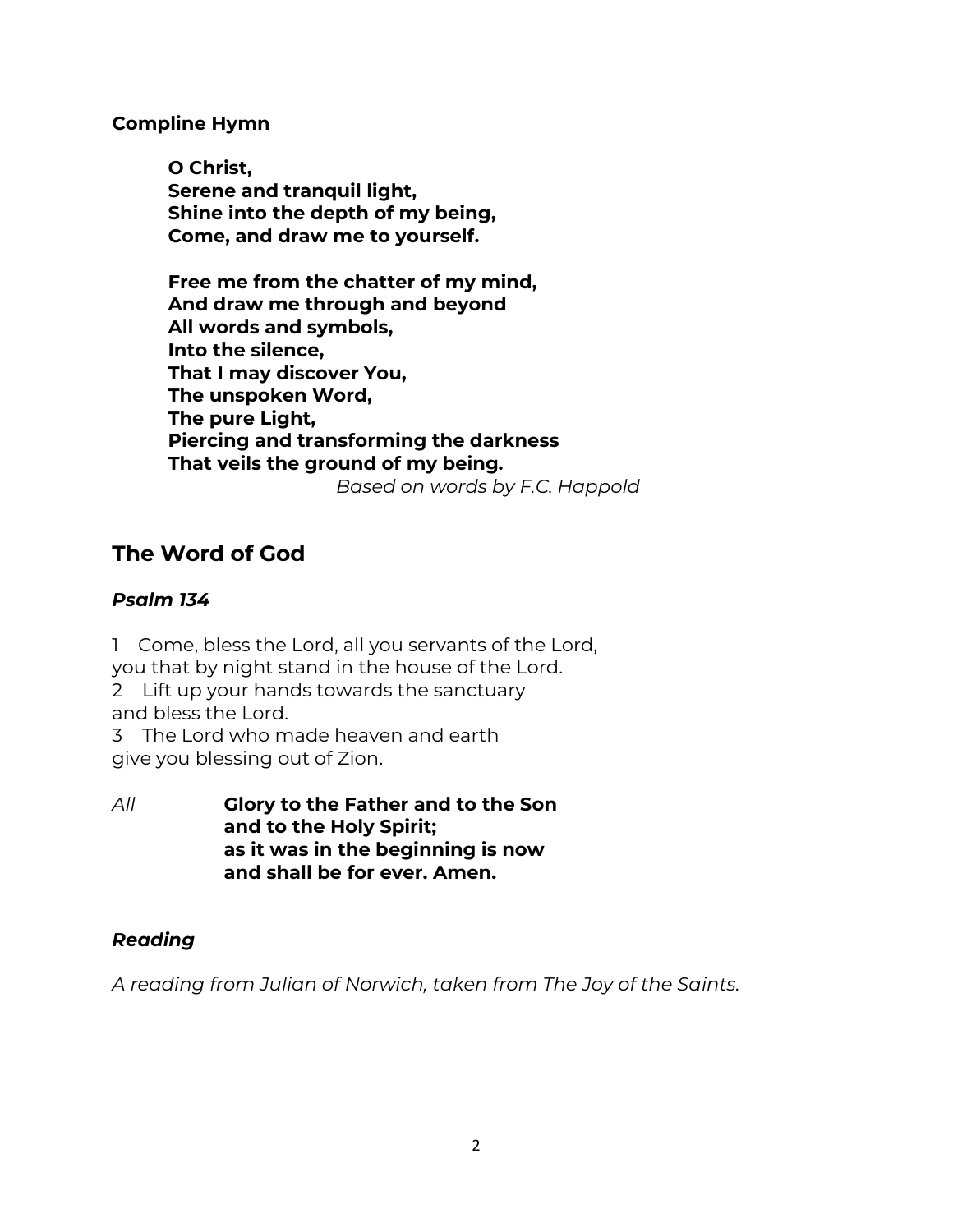The following responsories are said:

| Leader | Into your hands, O Lord, I commend my spirit.                 |
|--------|---------------------------------------------------------------|
| All    | Into your hands, O Lord, I commend my spirit.                 |
| Leader | For you have redeemed me, Lord God of truth.                  |
| All    | I commend my spirit.                                          |
| Leader | Glory to the Father and to the Son<br>and to the Holy Spirit. |
| All    | Into your hands, O Lord, I commend my spirit.                 |
| Leader | Keep me as the apple of your eye.                             |
| All    | Hide me under the shadow of your wings.                       |

#### Gospel Canticle

The Nunc dimittis (The Song of Simeon) is said, beginning and ending with the Antiphon (refrain):

All **Preserve us, O Lord, while waking,** and guard us while sleeping, that awake we may watch with Christ and asleep we may rest in peace.

> Now, Lord, you let your servant go in peace: your word has been fulfilled. My own eyes have seen the salvation which you have prepared in the sight of every people; A light to reveal you to the nations and the glory of your people Israel.

 Glory to the Father and to the Son and to the Holy Spirit; as it was in the beginning is now and shall be for ever. Amen.

 Preserve us, O Lord, while waking, and guard us while sleeping, that awake we may watch with Christ and asleep we may rest in peace.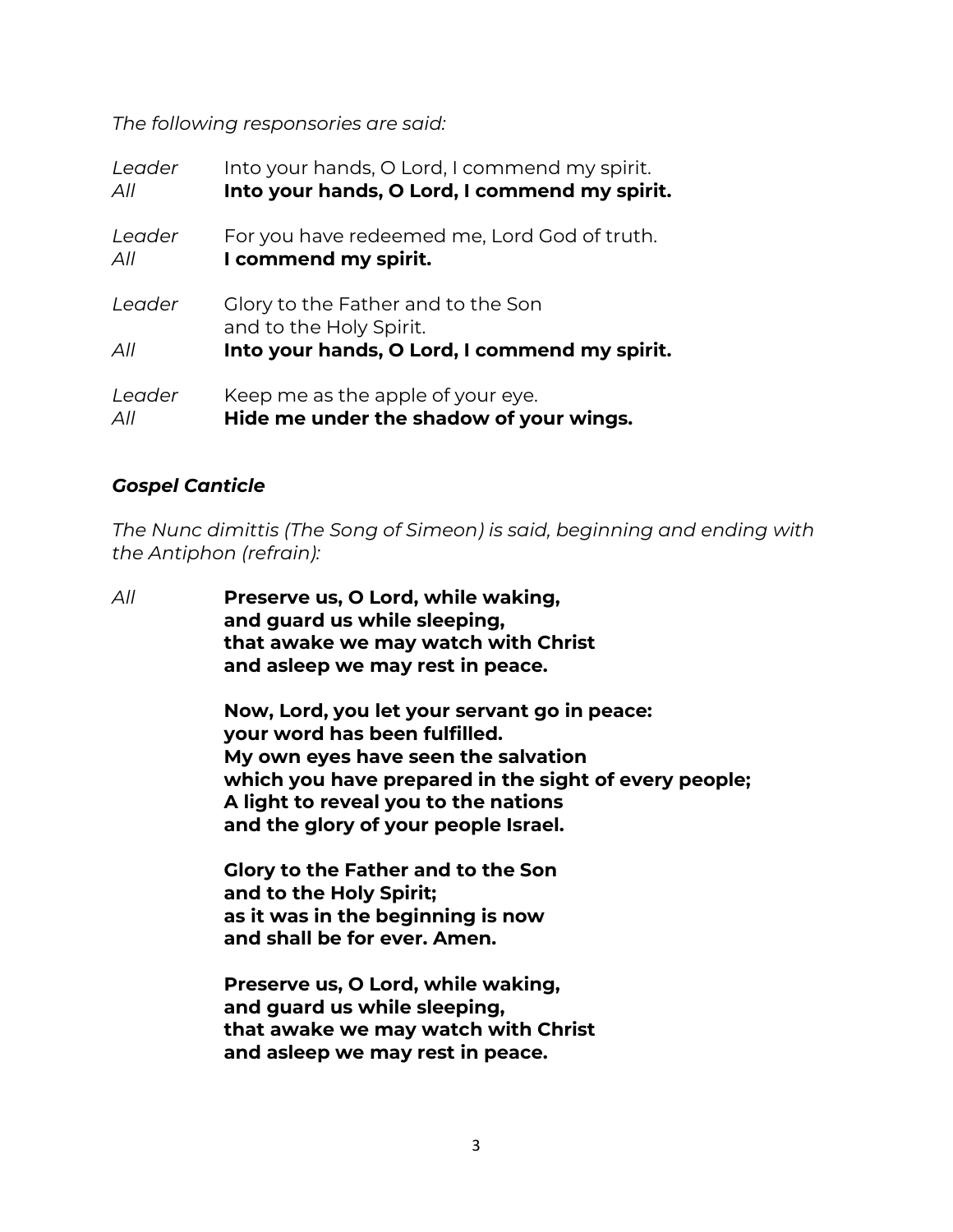#### Prayers

Prayers for the world, the church, our loved ones, and ourselves.

#### The Collect

Leader Lord, hear our prayer; People And let our cry come to you. Leader Let us pray.

> Keep watch, dear Lord, with those who work, or watch, or weep this night, and give your angels charge over those who sleep. Tend the sick, Lord Christ; give rest to the weary, bless the dying, soothe the suffering, pity the afflicted, shield the joyous; and all for your love's sake. **Amen**.

All Our Father who art in heaven, Hallowed be thy Name, Thy kingdom come, Thy will be done, on earth as it is in heaven. Give us this day our daily bread; And forgive us our trespasses, As we forgive them that trespass against us; And lead us not into temptation, But deliver us from evil. For thine is the kingdom, the power, and the glory, For ever and ever. Amen.

#### Closing

| Leader | In peace we will lie down and sleep;                                           |
|--------|--------------------------------------------------------------------------------|
| All    | for you alone, Lord, make us dwell in safety.                                  |
| Leader | Abide with us, Lord Christ,                                                    |
| All    | for the night is at hand and the day is now past.                              |
| Leader | As the night watch looks for the morning,                                      |
| All    | so do we look for you, O Christ.                                               |
| Leader | Our Lord Jesus Christ be near you to defend you,<br>Within you to refresh you, |